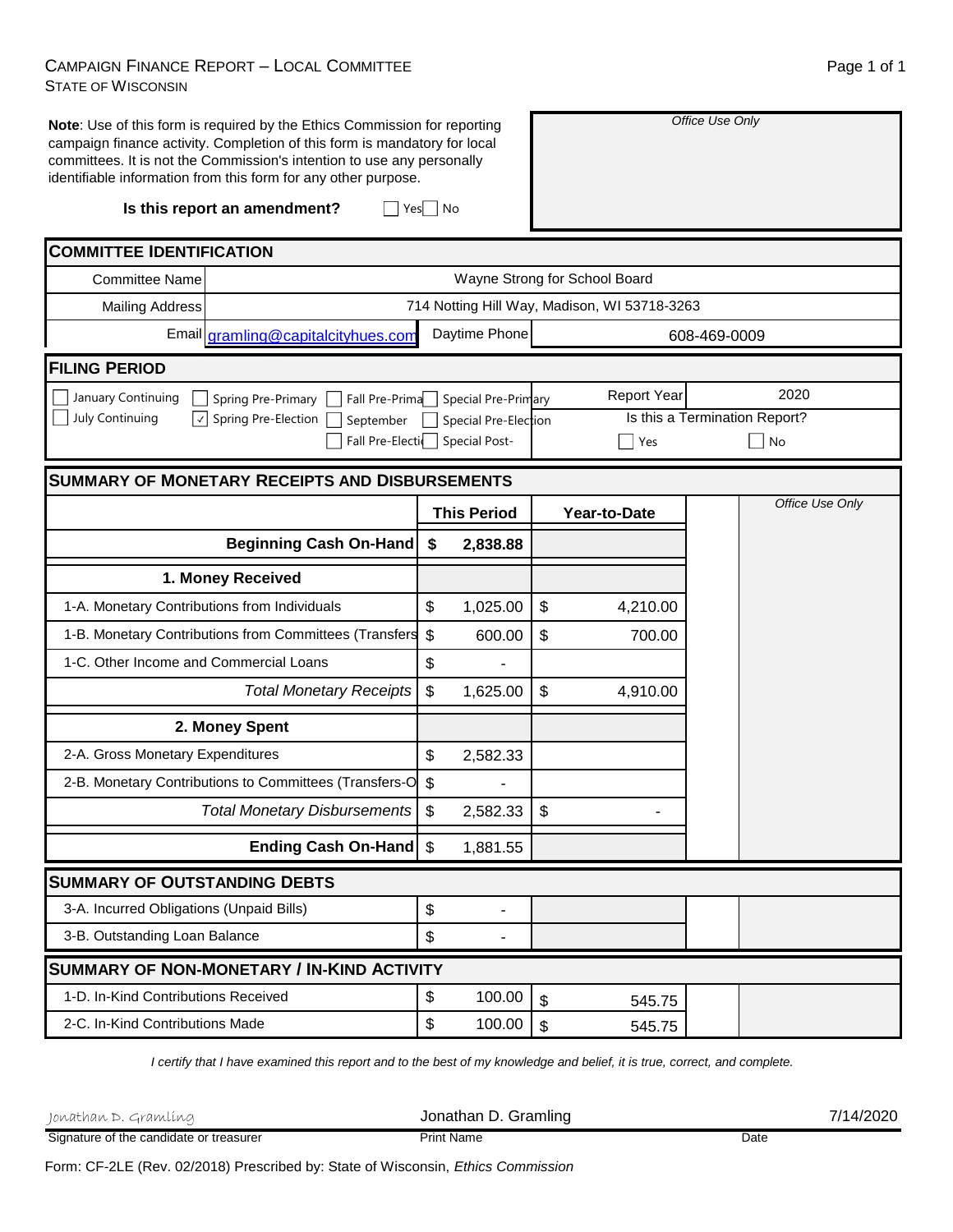|      | <b>Income Schedule 1-A</b><br><b>Monetary Contributions from Individuals (Including Personal Loans)</b> |                                      |                      |           |       |                            |                 | Page 1 of 1   |  |  |
|------|---------------------------------------------------------------------------------------------------------|--------------------------------------|----------------------|-----------|-------|----------------------------|-----------------|---------------|--|--|
| Date | <b>Name</b>                                                                                             | <b>Address</b>                       | City                 | <b>ST</b> | Zip   | Occupation                 | <b>Comments</b> | <b>Amount</b> |  |  |
|      | 3/23/2020 Jacklyn and Judy Da Walt                                                                      | 4119 Jerome Street                   | Madison              | WI        |       | 53716 Retired              |                 | 100.00        |  |  |
|      | 3/24/2020 Nathan Brown                                                                                  | 15 Harbort Dr.                       | Madison              | WI        |       | 53704 Doctor               |                 | 100.00        |  |  |
|      | 3/26/2020 Richard Brown                                                                                 | 2306 Catalpa Rd                      | Madison              | WI        |       | 53713 Accountant           |                 | 50.00         |  |  |
|      | 3/26/2020 Megan Diaz                                                                                    | 7109 Century Ave                     | Middleton            | WI        |       | 53562 Director             |                 | 25.00         |  |  |
|      | 3/29/2020 Linda Eisele                                                                                  | 129 S. Segoe Rd.                     | Madison              | WI        |       | 53705 Consultant           |                 | 25.00         |  |  |
|      | 4/7/2020 Angela Arrington                                                                               | 1041 Fitness Run                     | Sun Prairie          | lwı       |       | 53590 Attorney             |                 | 50.00         |  |  |
|      | 4/2/2020 Thomas Rios                                                                                    | 1815 West Rugby Road                 | Janesville           | lwı       |       | 53545 Not Employed         |                 | 50.00         |  |  |
|      | 4/3/2020 Steven Skolaski                                                                                | 5106 Coney Weston Place              | Madison              | WI        |       | 53711 Not Employed         |                 | 100.00        |  |  |
|      | 4/4/2020 Gloria Reyes                                                                                   | 4002 Tomscot Trl                     | Madison              | lwı       |       | 53704 Instructor           |                 | 100.00        |  |  |
|      | 4/4/2020 Daniel Bahr                                                                                    | 3010 Yarmouth Greenway Dr. Fitchburg |                      | lwı       |       | 53711 Government Relations |                 | 25.00         |  |  |
|      | 4/5/2020 Jaimes Johnson                                                                                 | 4221 Sunset Ridge                    | <b>Cottage Grove</b> | WI        |       | 53527 Director             |                 | 100.00        |  |  |
|      | 4/6/2020 David Ahrens                                                                                   | 4117 Major Drive                     | Madison              | WI        | 53716 |                            |                 | 50.00         |  |  |
|      | 4/7/2020 Edith Hilliard                                                                                 | 1434 Wheeler Ct. Unit H              | Madison              | WI        | 53704 |                            |                 | 25.00         |  |  |
|      | 4/8/2020 Juan José López                                                                                | 2531 Fairfield Place                 | Madison              | WI        | 53704 |                            |                 | 50.00         |  |  |
|      | 4/2/2020 Kirbie Mack                                                                                    | 13 Esther Court                      | l Madison            | WI        | 53714 |                            |                 | 100.00        |  |  |
|      | 4/1/2020 Johnny Winston, Jr.                                                                            | 502 Traveler Lane                    | Madison              | lwi       | 53718 |                            |                 | 75.00         |  |  |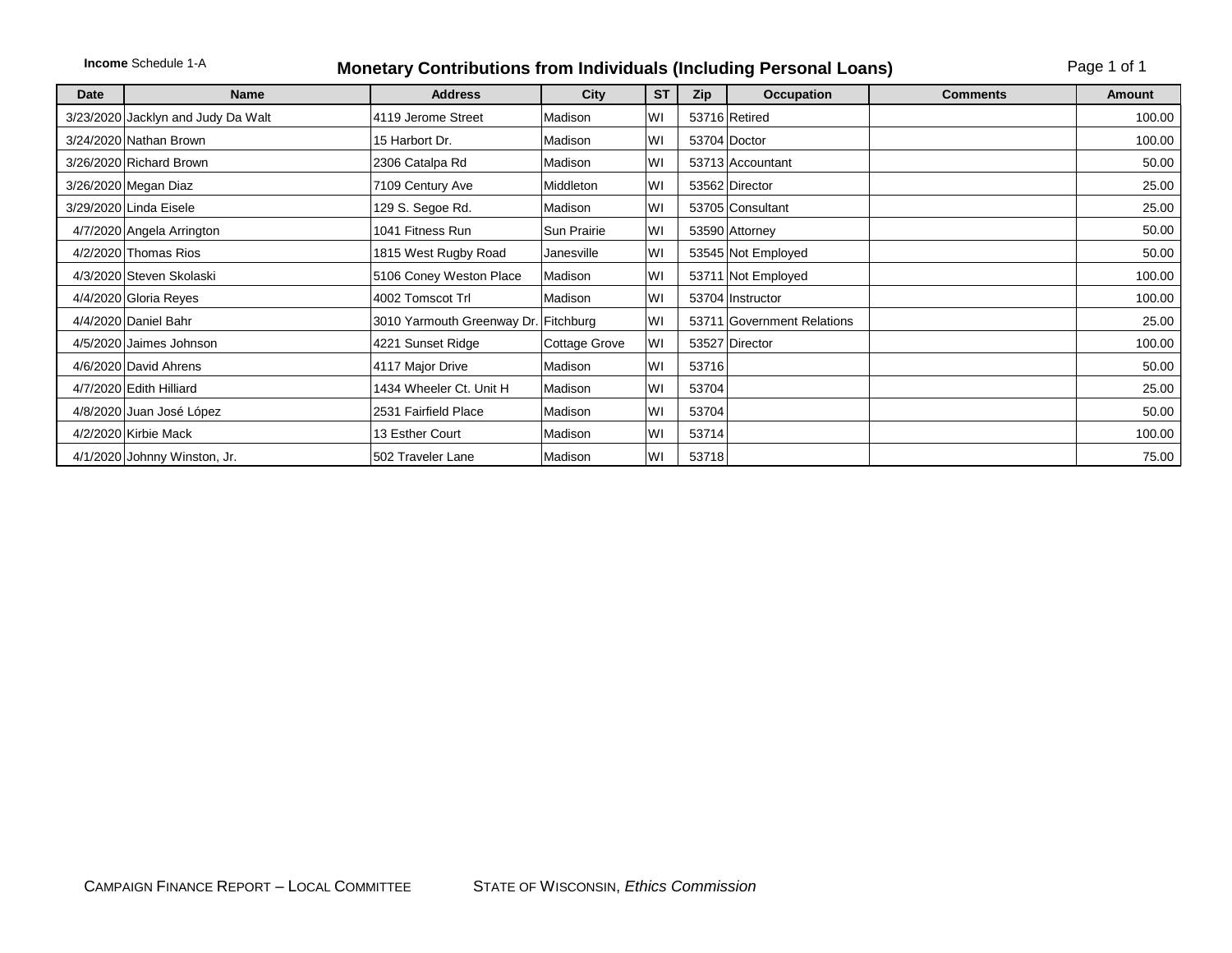## Income Schedule 1-B **Monetary Contributions from Committees (Transfers-In)** Page 1 of 1

| <b>Date</b> | <b>Committee Name</b>                                        | <b>Address</b>            | City    | <b>ST</b> | Zip   | Comments | Amount |
|-------------|--------------------------------------------------------------|---------------------------|---------|-----------|-------|----------|--------|
|             | 4/2/2020 Blacks for Political & Social Action of Dane County | 13 Esther Court           | Madisor | WI        | 53714 |          | 300.00 |
| 4/2/2020    | Ed Hughes for School Board                                   | 2226<br>i Lakeland Avenue | Madisor | WI        | 53704 |          | 300.00 |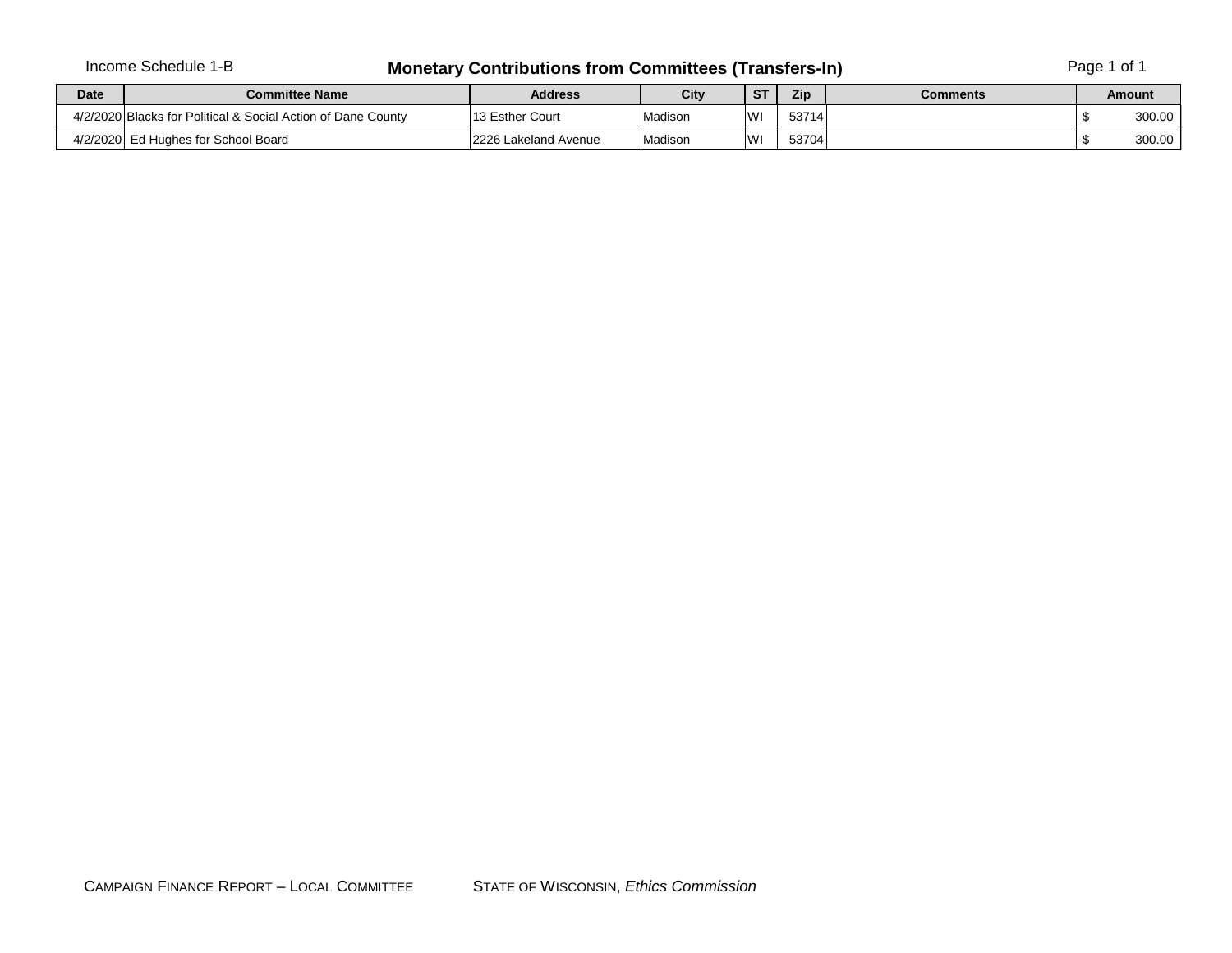| ncome       | ∵hedule<br>$\sim$<br>. . | .contributionsث<br>Kind | .; Received |    |     | ∣ / Non-Monetarv Income | مەمە<br>~<br>auc<br>ັບ |
|-------------|--------------------------|-------------------------|-------------|----|-----|-------------------------|------------------------|
| <b>Date</b> | Name                     | <b>Address</b>          | City        | o. | Zip | Comments                | Value                  |

| <b>Date</b> | <b>Name</b>            | <b>Address</b>         | City    | $\sim$ $\sim$<br>o i | <b>Zip</b> | Comments                  | Value  |
|-------------|------------------------|------------------------|---------|----------------------|------------|---------------------------|--------|
|             | 4/23/2020 Wayne Strong | Notting Hill Wav<br>۰. | Madison | WI                   |            | Payment to Graphic Artist | 100.00 |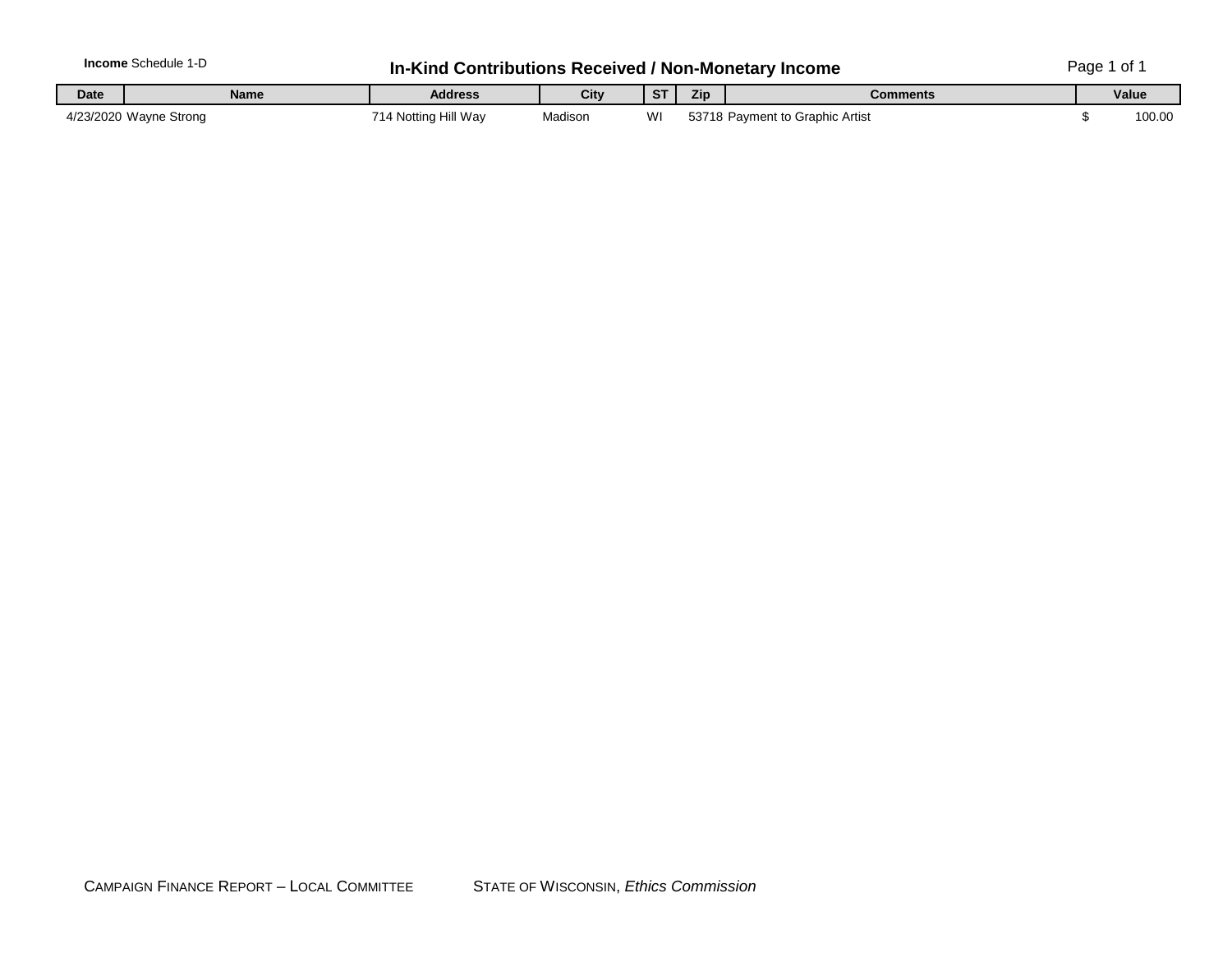|                    | <b>Disbursements Schedule 2-A</b>          |                   | <b>Gross Monetary Expenditures</b> |           |     |                       |                 |    | Page 1 of 1   |  |  |
|--------------------|--------------------------------------------|-------------------|------------------------------------|-----------|-----|-----------------------|-----------------|----|---------------|--|--|
| Date               | <b>Name</b>                                | <b>Address</b>    | City                               | <b>ST</b> | Zip | <b>Purpose</b>        | <b>Comments</b> |    | <b>Amount</b> |  |  |
|                    | 3/31/2020 Old National Bank                | P.O. Box 718      | Evansville                         | IN        |     | 47705 Service Charge  |                 |    | 9.95          |  |  |
|                    | 4/30/2020 Old National Bank                | P.O. Box 718      | Evansville                         | IN        |     | 47705 Service Charge  |                 |    | 9.95          |  |  |
| 4/6/2020 Act Blue  |                                            | P.O. Box 441146   | Somervilee                         | MA        |     | 21447 Fundraising Fee |                 | \$ | 11.86         |  |  |
| 4/10/2020 Act Blue |                                            | P.O. Box 441146   | Somervilee                         | MA        |     | 21447 Fundraising Fee |                 | S  | 14.82         |  |  |
| 4/17/2020 Act Blue |                                            | P.O. Box 441146   | Somervilee                         | MA        |     | 21447 Fundraising Fee |                 | Φ  | 1.98          |  |  |
|                    | 4/1/2020 Wells Printing & Digital Services | 3121 Waatford Way | Madison                            | WI        |     | 53713 Mailing         |                 | J  | 1,995.58      |  |  |
|                    | 4/2/2020 Wells Printing & Digital Services | 3121 Waatford Way | Madison                            | WI        |     | 53713 Mailing         |                 |    | 538.19        |  |  |